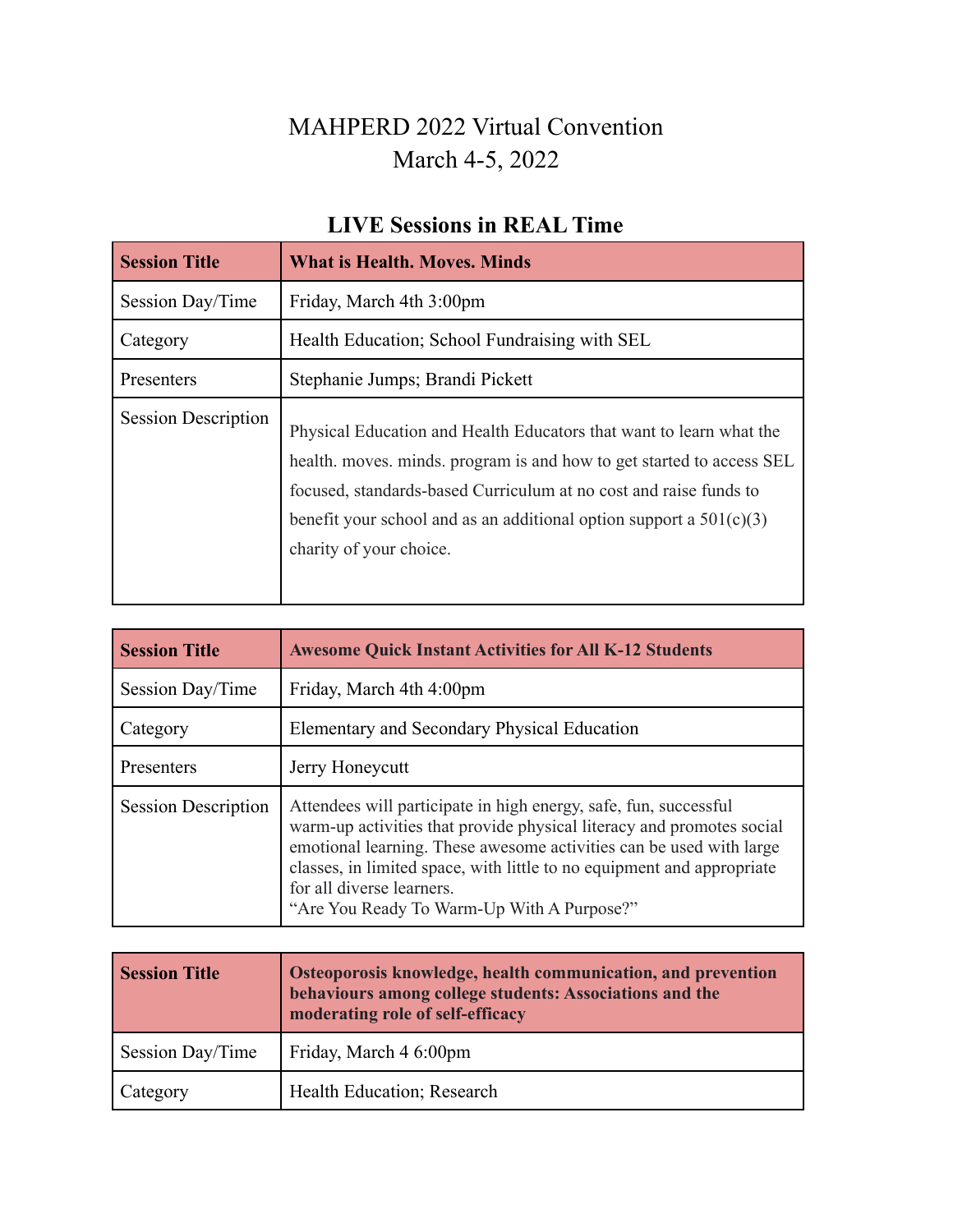| Presenters                 | Kaitlyn Armstrong; Allison Ford-Wade; Hannah Allen; Thomas<br>Andre; Peter Grandjean; Sam Cohen-Winans                                                                                                                                                                                                                                                                                                                                                                                                                                                                                     |
|----------------------------|--------------------------------------------------------------------------------------------------------------------------------------------------------------------------------------------------------------------------------------------------------------------------------------------------------------------------------------------------------------------------------------------------------------------------------------------------------------------------------------------------------------------------------------------------------------------------------------------|
| <b>Session Description</b> | Research has established the links between knowledge and health<br>communication with engaging in healthy behaviors. However, less is<br>known about how they manifest for osteoporosis prevention. The<br>purpose of this study was to assess the relationships between health<br>communication, osteoporosis knowledge, and prevention and the<br>moderating role of self-efficacy. A panel of undergraduate students<br>were invited to complete an online survey. The results suggest<br>knowledge and communication habits are not significant predictors of<br>preventive behaviors. |

| <b>Session Title</b>       | <b>University Students Perceptions of Their Locomotor Skills</b>                                                                                                                                                                                                                                                                                                                                                                                                                                                           |
|----------------------------|----------------------------------------------------------------------------------------------------------------------------------------------------------------------------------------------------------------------------------------------------------------------------------------------------------------------------------------------------------------------------------------------------------------------------------------------------------------------------------------------------------------------------|
| Session Day/Time           | Saturday, March 5th 8:30am                                                                                                                                                                                                                                                                                                                                                                                                                                                                                                 |
| Category                   | College/Higher Education                                                                                                                                                                                                                                                                                                                                                                                                                                                                                                   |
| Presenters                 | Yang Song; Todd Davis                                                                                                                                                                                                                                                                                                                                                                                                                                                                                                      |
| <b>Session Description</b> | Fifty-seven undergraduate students from a southern U.S state<br>participated in a study where researchers utilized the Test of Gross<br>Motor Development (TGMD-2) to test students' locomotor skills<br>(gallop, hop, leap, and slide). Without seeing any demonstrations of<br>the tested skills, the participants were asked to self-rate their<br>competencies and perform the tested skills. Statistics show that both<br>male and female students overestimated their abilities to recall and<br>perform the skills. |

| <b>Session Title</b>       | <b>Corporate Wellness Opportunities for Exercise Professionals</b>                                                                               |
|----------------------------|--------------------------------------------------------------------------------------------------------------------------------------------------|
| Session Day/Time           | Saturday, March 5th 9:30am                                                                                                                       |
| Category                   | <b>Exercise Science</b>                                                                                                                          |
| Presenters                 | Jayme Mayo; JJ Mayo                                                                                                                              |
| <b>Session Description</b> | The purpose of this fast paced, interactive session is to teach exercise<br>professionals how to land a job in corporate wellness. This no-fluff |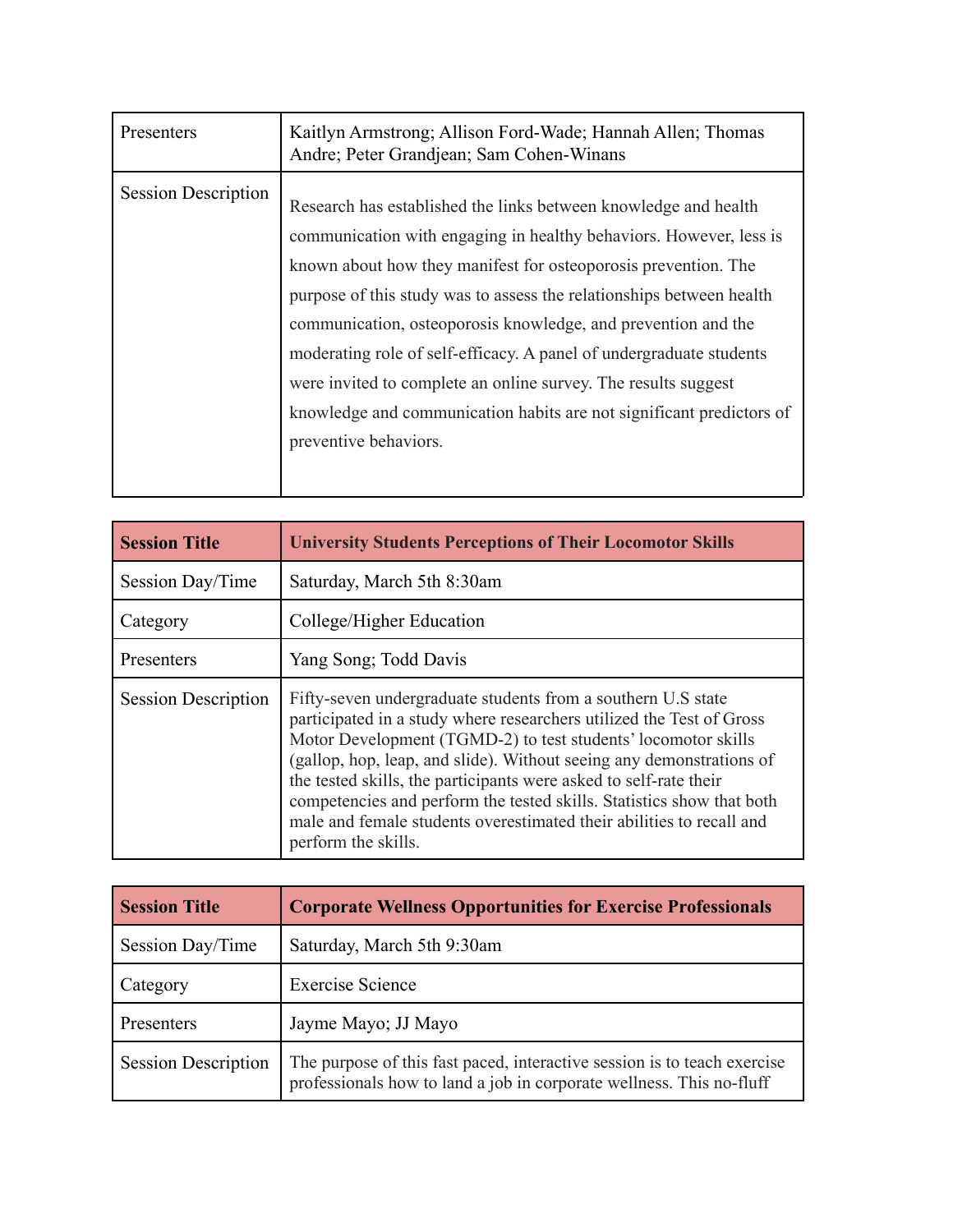| presentation provides real-world tips from the trenches so that you can<br>standout in a crowd of applications. |
|-----------------------------------------------------------------------------------------------------------------|
|                                                                                                                 |
|                                                                                                                 |

| <b>Session Title</b>       | <b>Hiding Fitness: Transferring your Favorite Childhood Games</b><br>into a Fitness Fun!                                                                                                                                                                                                                                                                                                                                           |
|----------------------------|------------------------------------------------------------------------------------------------------------------------------------------------------------------------------------------------------------------------------------------------------------------------------------------------------------------------------------------------------------------------------------------------------------------------------------|
| Session Day/Time           | Saturday, March 5th 10:30am                                                                                                                                                                                                                                                                                                                                                                                                        |
| Category                   | Elementary and Secondary Physical Education                                                                                                                                                                                                                                                                                                                                                                                        |
| Presenters                 | Laura Prior; Ahlaeya Judon; Kewee Owens                                                                                                                                                                                                                                                                                                                                                                                            |
| <b>Session Description</b> | Join us as we show you how easy it is to transform popular board<br>games into games that incorporate the five components of fitness.<br>This session will demo games transformed into "live" games<br>taught in open spaces or the gym and board games that can be used<br>in smaller spaces and even classrooms! We will challenge you to<br>bring this project to life for your own upper elementary and<br>secondary students! |

| <b>Session Title</b>       | <b>A Charging Station for You, not your Device-</b><br><b>Breath.Music.Well-Being</b>                                                                                                                                                                                                                                                                                                                                                                                                                                                                  |
|----------------------------|--------------------------------------------------------------------------------------------------------------------------------------------------------------------------------------------------------------------------------------------------------------------------------------------------------------------------------------------------------------------------------------------------------------------------------------------------------------------------------------------------------------------------------------------------------|
| Session Day/Time           | Saturday, March 5th 1:00pm                                                                                                                                                                                                                                                                                                                                                                                                                                                                                                                             |
| Category                   | College/Higher Education; Health Education; Faculty/Staff<br>Wellness                                                                                                                                                                                                                                                                                                                                                                                                                                                                                  |
| Presenters                 | Igor Iwanek                                                                                                                                                                                                                                                                                                                                                                                                                                                                                                                                            |
| <b>Session Description</b> | This session explores Rhythmic Breath Control (RBM). Here the<br>mind is renewed by breath & focused by music. RBM is a natural<br>antidepressant, relieves insomnia, focuses the mind and lowers stress<br>& anxiety. A great learning opportunity for teachers who want to help<br>themselves & their students as well as staff members who look for<br>balance and well-being. The session draws on Igor's expertise in yogic<br>meditation, Indian & Western classical music, psycho-acoustics, salsa<br>dancing, hammock lounging $&$ stargazing. |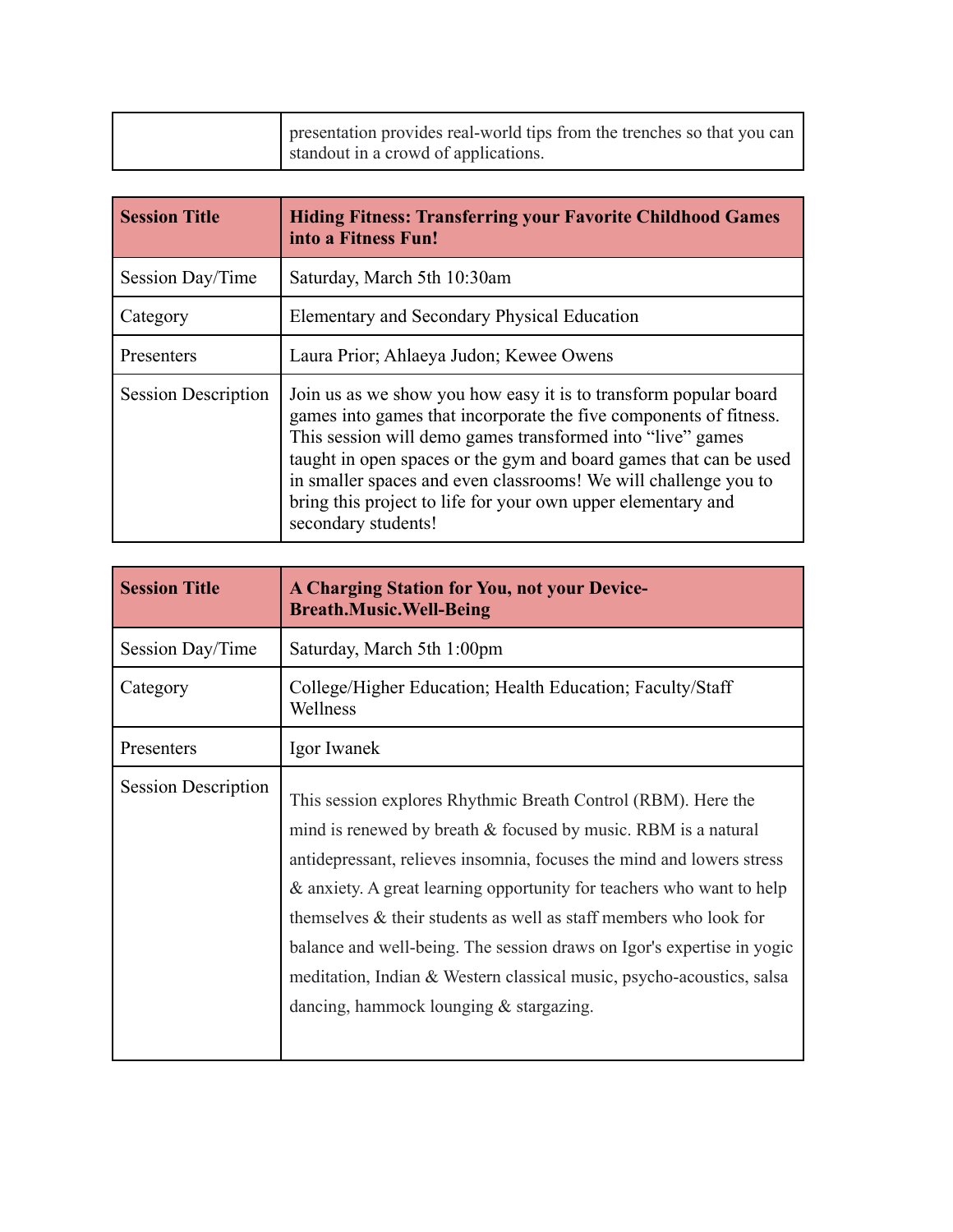# **Pre-Recorded Sessions**

| $\sim$ 11 $\mu$ because 23 at the correct of $\mu$ |                                                                                                                                                                                                   |
|----------------------------------------------------|---------------------------------------------------------------------------------------------------------------------------------------------------------------------------------------------------|
| <b>Session Title</b>                               | <b>Creating Ambidextrous Kids</b>                                                                                                                                                                 |
| Category                                           | Elementary and Secondary Physical Education                                                                                                                                                       |
| Presenters                                         | Spencer Aiken; Tiffany Avelar                                                                                                                                                                     |
| <b>Session Description</b>                         | Using hand eye coordination and kinesthetic awareness drills, we will<br>help develop the unique ability to use both hands equally which helps<br>with many lifelong skills and daily activities. |

# **Physical Education**

| <b>Session Title</b>       | <b>Mobility for Better Body Control and Skill Development</b>                                                                                                                   |
|----------------------------|---------------------------------------------------------------------------------------------------------------------------------------------------------------------------------|
| Category                   | Elementary and Secondary Physical Education                                                                                                                                     |
| Presenters                 | Spencer Aiken; Tiffany Avelar                                                                                                                                                   |
| <b>Session Description</b> | Learning to control our movement through drills designed to aid in<br>kinesthetic awareness will teach kids the ability to move better and<br>with more developed motor skills. |

| <b>Session Title</b>       | <b>Connection Craze</b>                                                                                                                                                                                                                                                                                                                                                                                                                                                      |
|----------------------------|------------------------------------------------------------------------------------------------------------------------------------------------------------------------------------------------------------------------------------------------------------------------------------------------------------------------------------------------------------------------------------------------------------------------------------------------------------------------------|
| Category                   | Secondary Physical Education; Adventure Education and Team<br><b>Building</b>                                                                                                                                                                                                                                                                                                                                                                                                |
| Presenters                 | Mark Friedrich                                                                                                                                                                                                                                                                                                                                                                                                                                                               |
| <b>Session Description</b> | This SEL based team building presentation quickly highlights<br>activities & resources that are responsible for building connection<br>amongst students in any learning environment. Participants will learn<br>some favorite SEL activities that truly built connection, energized,<br>and kept students engaged during during the Global Pandemic. Learn<br>connection is key and how connection before content can<br>how<br>transform \our classroom and become a CRAZE. |

| <b>Session Title</b> | <b>Rainy Day and Small Space Physical Education Learning</b><br><b>Activities</b> |
|----------------------|-----------------------------------------------------------------------------------|
|----------------------|-----------------------------------------------------------------------------------|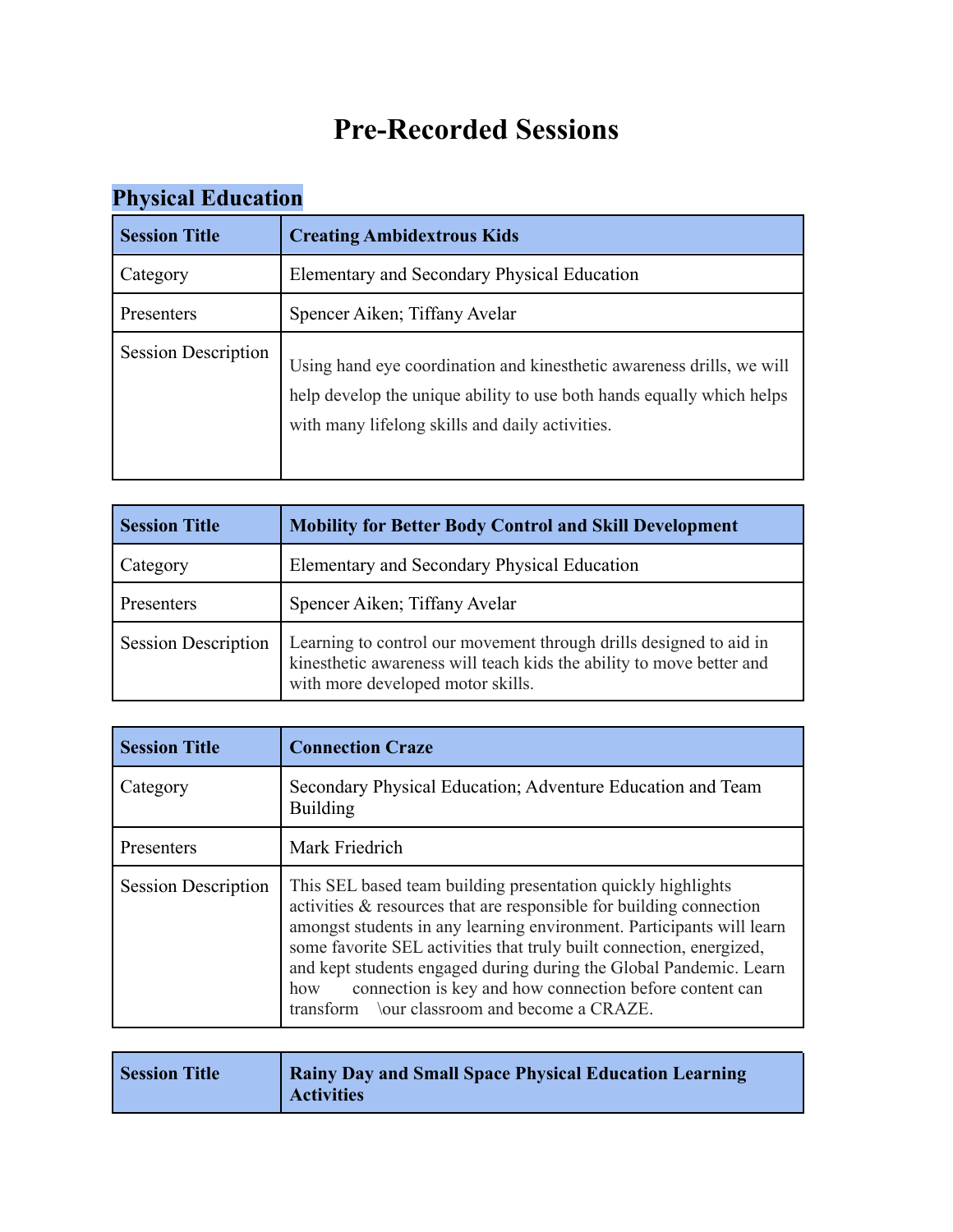| Category                   | <b>Elementary Physical Education</b>                                                                                                                                                                                                                                                                                                    |
|----------------------------|-----------------------------------------------------------------------------------------------------------------------------------------------------------------------------------------------------------------------------------------------------------------------------------------------------------------------------------------|
| Presenters                 | Kristen Morgan                                                                                                                                                                                                                                                                                                                          |
| <b>Session Description</b> | Have you ever been kicked out your gym for picture day? Is it raining<br>outside and you don't even have a gym? Are you stuck inside a<br>classroom? This session will cover learning activities that can be<br>completed in small spaces with limited equipment. Activities will<br>address all three domains of learning and are fun! |

| <b>Session Title</b>       | <b>Physical Education Teachers' Experiences with and Perceptions</b><br>of Body Image in the School Setting                                                                                                                                                                                                                                                                                                                                                                         |
|----------------------------|-------------------------------------------------------------------------------------------------------------------------------------------------------------------------------------------------------------------------------------------------------------------------------------------------------------------------------------------------------------------------------------------------------------------------------------------------------------------------------------|
| Category                   | <b>Elementary Physical Education</b>                                                                                                                                                                                                                                                                                                                                                                                                                                                |
| Presenters                 | Natallie Noel; Alicia Stapp                                                                                                                                                                                                                                                                                                                                                                                                                                                         |
| <b>Session Description</b> | During this session, the presenter will share a qualitative study she<br>conducted that explored physical education teachers' experiences with<br>body image and their perceptions of addressing and/or teaching body<br>image in the classroom. The themes that emerged from teacher<br>interviews will be shared alongside a discussion of how the current<br>body of research on this topic coupled with findings from this study<br>might inform future research on body image. |

| <b>Session Title</b>       | So you want us to journal?                                                                                                                                                                                                                                                                                                                                                                                      |
|----------------------------|-----------------------------------------------------------------------------------------------------------------------------------------------------------------------------------------------------------------------------------------------------------------------------------------------------------------------------------------------------------------------------------------------------------------|
| Category                   | Elementary and Secondary Physical Education; College/Higher<br>Education                                                                                                                                                                                                                                                                                                                                        |
| Presenters                 | Richard Jowers; Ahlaeya Judon; Kewee Owens; Morgan Owens                                                                                                                                                                                                                                                                                                                                                        |
| <b>Session Description</b> | In this presentation the authors will outline and explore the<br>importance of journaling within the realm of Health and Physical<br>education. The authors will give real life experiences with journaling<br>at the K-12 level, as preservice teachers and from the lens of a higher<br>educational professional. The authors will give directions on on how<br>to incorporate journaling as a best practice. |

| <b>Session Title</b> | PUSH it! Creating a school-wide community of Physical,<br><b>Uplifting School Health</b> |
|----------------------|------------------------------------------------------------------------------------------|
| Category             | Physical Education; Health Education                                                     |
| Presenters           | Laura Prior                                                                              |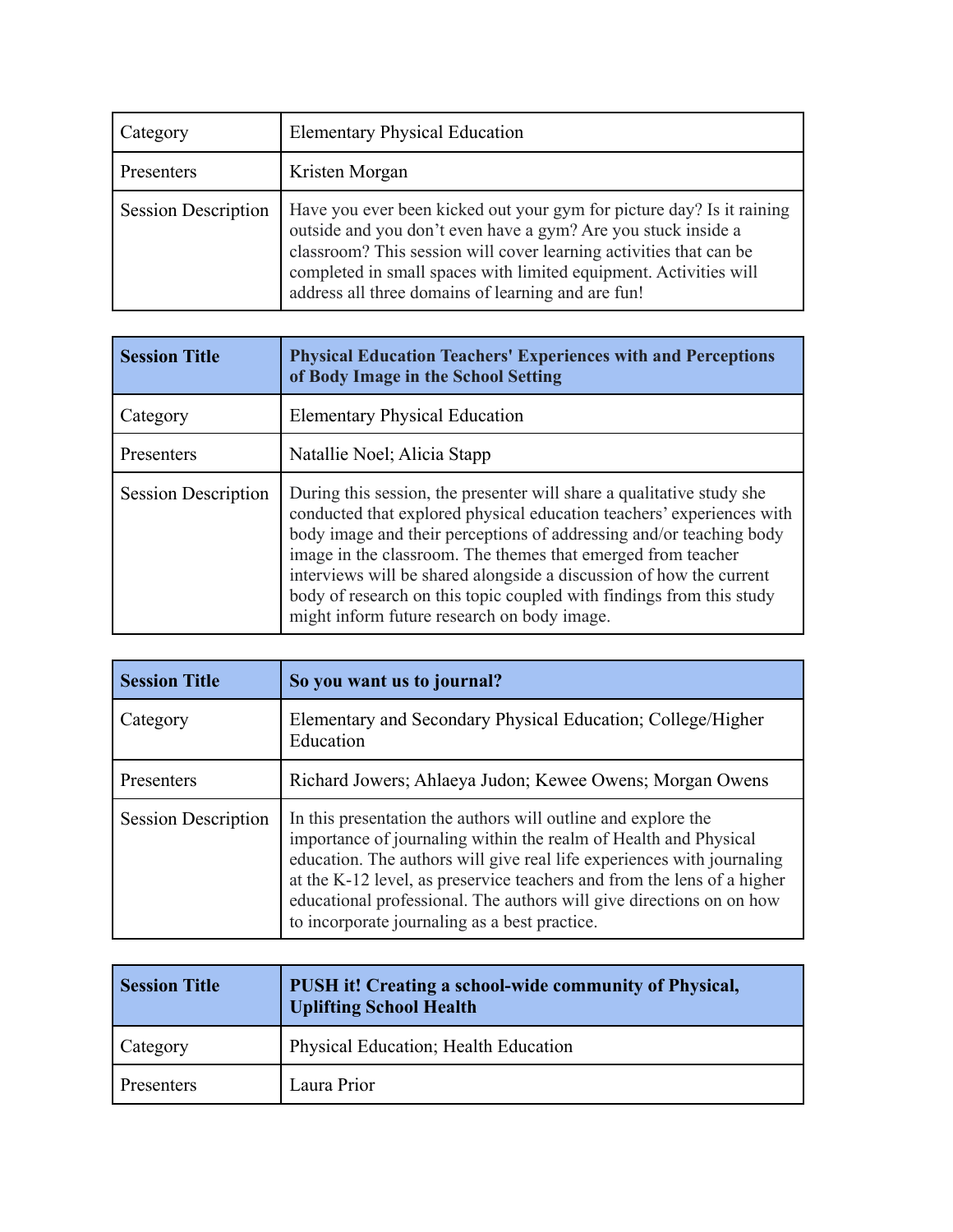| <b>Session Description</b> | Following the CSPAP framework, this session will identify a<br>variety of ways to create a culture of health and wellness<br>throughout the school community. PUSH is a program that began<br>in a single school with a small idea that quickly turned into a big<br>reality spanning across the district and surrounding cities. PUSH<br>challenges physical educators to become the champion of physical<br>activity and engaging with stakeholders to ensure 60 minutes of<br>physical activity is achieved within the school day. |
|----------------------------|---------------------------------------------------------------------------------------------------------------------------------------------------------------------------------------------------------------------------------------------------------------------------------------------------------------------------------------------------------------------------------------------------------------------------------------------------------------------------------------------------------------------------------------|
|                            |                                                                                                                                                                                                                                                                                                                                                                                                                                                                                                                                       |

| <b>Session Title</b>       | How to get everyone moving in physical education                                                                                                                                                                                    |
|----------------------------|-------------------------------------------------------------------------------------------------------------------------------------------------------------------------------------------------------------------------------------|
| Category                   | <b>Adapted Physical Education/Special Populations</b>                                                                                                                                                                               |
| Presenters                 | Penny Edwards; Alex Martinez                                                                                                                                                                                                        |
| <b>Session Description</b> | This presentation will introduce participants to easy ways to adapt<br>equipment they have to include students with disabilities in their<br>lessons daily and how to use universal design for learning to expand<br>opportunities. |

#### **Adapted Physical Education**

| <b>Session Title</b>       | <b>Online Training and Resources to Support Physical Educators</b><br><b>Teaching Students with Disabilities</b>                                                                                                                                                                               |
|----------------------------|------------------------------------------------------------------------------------------------------------------------------------------------------------------------------------------------------------------------------------------------------------------------------------------------|
| Category                   | Adapted Physical Education; Special Populations                                                                                                                                                                                                                                                |
| Presenters                 | Joann Judge                                                                                                                                                                                                                                                                                    |
| <b>Session Description</b> | This session will explore the Adapted Physical Education National<br>Standards (APENS) website and help guide current and future<br>physical educators to become Nationally Certified Adapted Physical<br>Educators (CAPE). Additional online training and resources will also<br>be provided. |

| <b>Session Title</b>       | <b>Activities During a Chaotic Time</b>                                                                                      |
|----------------------------|------------------------------------------------------------------------------------------------------------------------------|
| Category                   | <b>Elementary Physical Education</b>                                                                                         |
| Presenters                 | Janet Mcmaster                                                                                                               |
| <b>Session Description</b> | Easy and fun activities! Easy warm-ups to fun activities with little<br>equipment or items that can be made quickly and easy |

# **Physical Activity**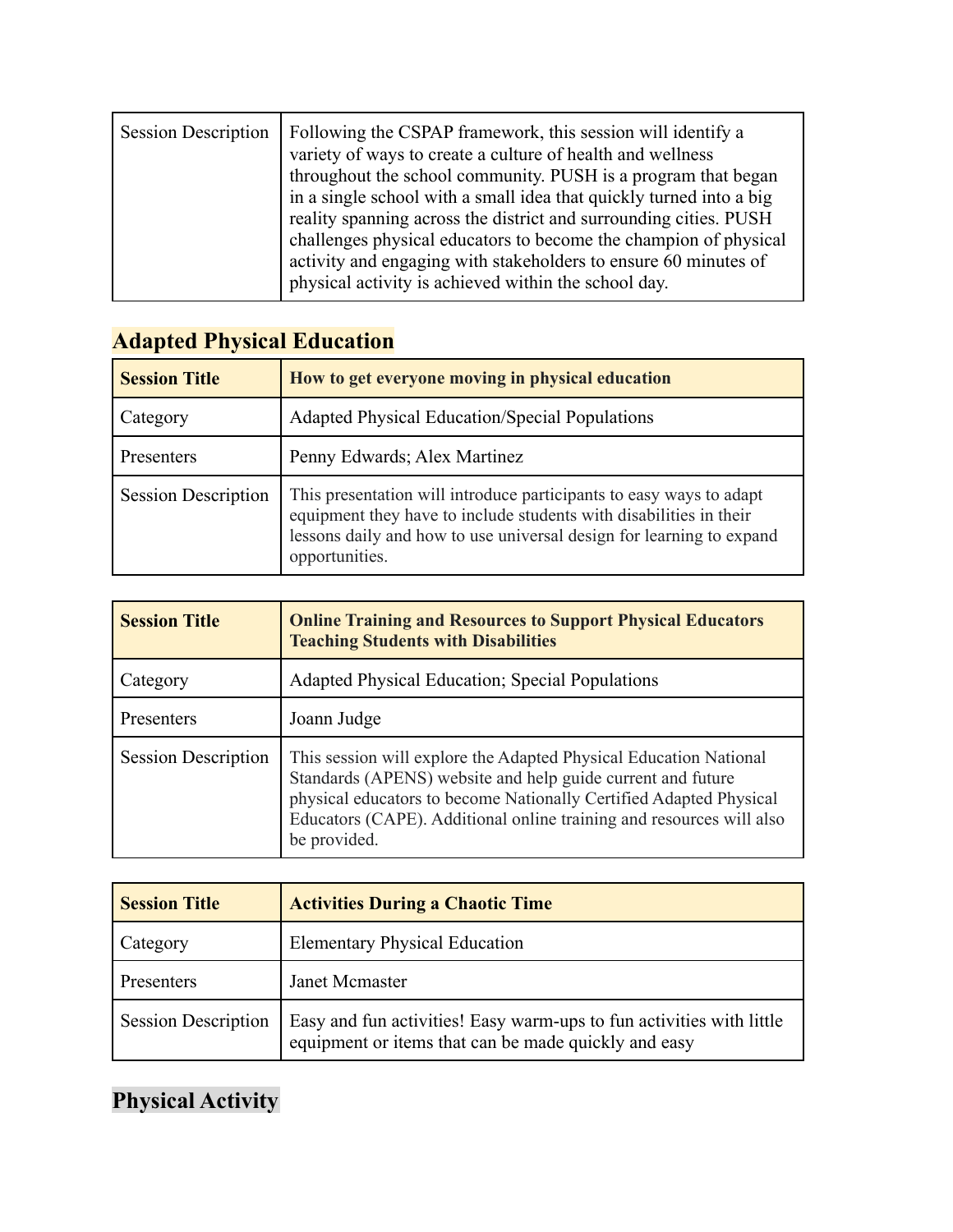| <b>Session Title</b>       | <b>Belly Breathing and Yoga Trees for All</b>                                                                                                                                                                                                                                                                                                                                                                                                                                                                                                                                                                                          |
|----------------------------|----------------------------------------------------------------------------------------------------------------------------------------------------------------------------------------------------------------------------------------------------------------------------------------------------------------------------------------------------------------------------------------------------------------------------------------------------------------------------------------------------------------------------------------------------------------------------------------------------------------------------------------|
| Category                   | Yoga and Mindfulness                                                                                                                                                                                                                                                                                                                                                                                                                                                                                                                                                                                                                   |
| Presenters                 | Tess Johnson                                                                                                                                                                                                                                                                                                                                                                                                                                                                                                                                                                                                                           |
| <b>Session Description</b> | During this session, participants will learn how to make yoga and<br>mindfulness accessible to all students and themselves by participating<br>in an interactive experience. We want to make sure we build a<br>container of trust and a sense of safety in order for all students to<br>receive the benefit of these practices. We will share information about<br>how trauma shows up in the body, mind and how to avoid causing<br>triggers in your classroom.<br>The participants will leave our session with knowledge and tools of<br>how to create a safe environment for all students to benefit from<br>mindfulness and yoga. |

| <b>Session Title</b>       | <b>An Introduction to Pickleball</b> |
|----------------------------|--------------------------------------|
| Category                   | Physical Activity; Recreation; PE    |
| Presenters                 | Hope Tolley: USA Pickleball          |
| <b>Session Description</b> |                                      |

# **College/Higher Education and Research**

| <b>Session Title</b>       | <b>Preservice Teachers during the COVID19 Pandemic:</b><br><b>Concerns, Preventive Behaviors and Career Intent</b>                                                                                                                                                                                                                                                                                                                                                                                                          |
|----------------------------|-----------------------------------------------------------------------------------------------------------------------------------------------------------------------------------------------------------------------------------------------------------------------------------------------------------------------------------------------------------------------------------------------------------------------------------------------------------------------------------------------------------------------------|
| Category                   | Research                                                                                                                                                                                                                                                                                                                                                                                                                                                                                                                    |
| Presenters                 | Edward Hebert; Sabrina Hickey                                                                                                                                                                                                                                                                                                                                                                                                                                                                                               |
| <b>Session Description</b> | The COVID-19 pandemic brought about significant changes for<br>college students, teacher education programs, and K-12 schools. This<br>session describes a study comparing COVID-related concerns,<br>engagement in preventive behaviors, and the impact of the pandemic<br>on career intent of preservice teachers and college students pursuing<br>other career paths. Results highlight how preservice teachers have<br>responded differently than non-education majors, which may impact<br>teacher education programs. |

| <b>Outdoor Environments</b> | Diversity, Equity, and Inclusion in Sport, Recreation, and |
|-----------------------------|------------------------------------------------------------|
|                             |                                                            |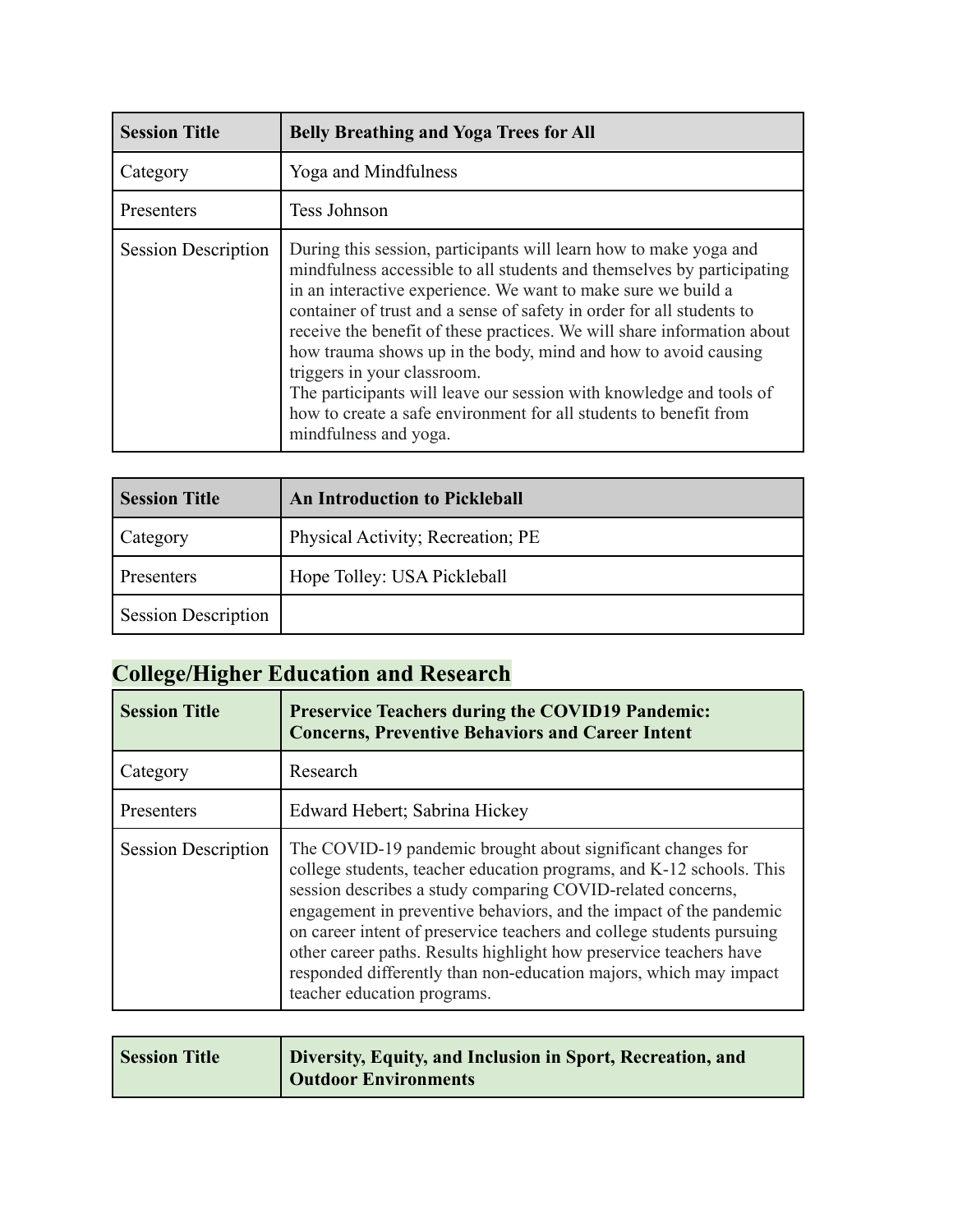| Category                   | College/Higher Education; Research; Diversity, Equity, Inclusion                                                                                                                                                                                                                                                                                                                                                                                                                                                                                                                                                                                                                                                                                                    |
|----------------------------|---------------------------------------------------------------------------------------------------------------------------------------------------------------------------------------------------------------------------------------------------------------------------------------------------------------------------------------------------------------------------------------------------------------------------------------------------------------------------------------------------------------------------------------------------------------------------------------------------------------------------------------------------------------------------------------------------------------------------------------------------------------------|
| Presenters                 | Todd Davis; Cassandra Atley                                                                                                                                                                                                                                                                                                                                                                                                                                                                                                                                                                                                                                                                                                                                         |
| <b>Session Description</b> | Diversity Equity and Inclusion (DEI) in sport, recreation, and outdoor<br>environments all look different. There are intersectionalities among all<br>aspects of our field, but the narrative and biases are different. This<br>session will allow for a space of discovery and action as we look at<br>challenges to fostering diverse, equitable, and inclusive spaces and<br>places in the sport, recreation, and outdoor industry through<br>collaboration and accepting dialogue. Participants will review DEI<br>terms and language, develop tangible action steps, techniques, and<br>tools to implement in their own organization moving the needle of<br>social and organizational justice forward while deepening their<br>understanding of DEI practice. |

| <b>Session Title</b>       | <b>Food Insecurity's Impact on Coping Strategies: A Comparison</b><br>of Family and College Perception                                                                                                                                                                                                                                                                                                                                                                                                  |
|----------------------------|---------------------------------------------------------------------------------------------------------------------------------------------------------------------------------------------------------------------------------------------------------------------------------------------------------------------------------------------------------------------------------------------------------------------------------------------------------------------------------------------------------|
| Category                   | Research                                                                                                                                                                                                                                                                                                                                                                                                                                                                                                |
| Presenters                 | Nora Halama; Laurel Lambert; Olena Ciftci                                                                                                                                                                                                                                                                                                                                                                                                                                                               |
| <b>Session Description</b> | Food insecurity's relation to food-related coping strategies continues<br>to be a poorly addressed concern, especially so among those<br>transitioning from adolescence to young adulthood. The purpose of<br>this study is to investigate the impact of food insecurity on coping<br>strategies among students during both high school and college. A<br>survey was sent to freshmen students living on campus at 3<br>universities. At the time of presentation, researchers will reveal<br>findings. |

| <b>Session Title</b>       | The Impact of Badminton Shuttle Time Starter Lessons in<br><b>College Adapted Physical Activity Class</b>                                                                                                                                                                                                                                                                                                                                   |
|----------------------------|---------------------------------------------------------------------------------------------------------------------------------------------------------------------------------------------------------------------------------------------------------------------------------------------------------------------------------------------------------------------------------------------------------------------------------------------|
| Category                   | Adapted Physical Education/Special Populations; College/Higher<br>Education; Research                                                                                                                                                                                                                                                                                                                                                       |
| Presenters                 | JJ Chen; YJ Ryuh                                                                                                                                                                                                                                                                                                                                                                                                                            |
| <b>Session Description</b> | This project evaluated the impact of Shuttle Time Starter Lessons on<br>health and wellness in adults with intellectual disabilities (ID). The<br>exercise group, who practiced for 50 min each session and twice a<br>week for 10 lessons with peers, while the control group maintained a<br>regular life schedule. The improvement in physical, motor, and mental<br>functioning were evident in the exercise group. School teachers and |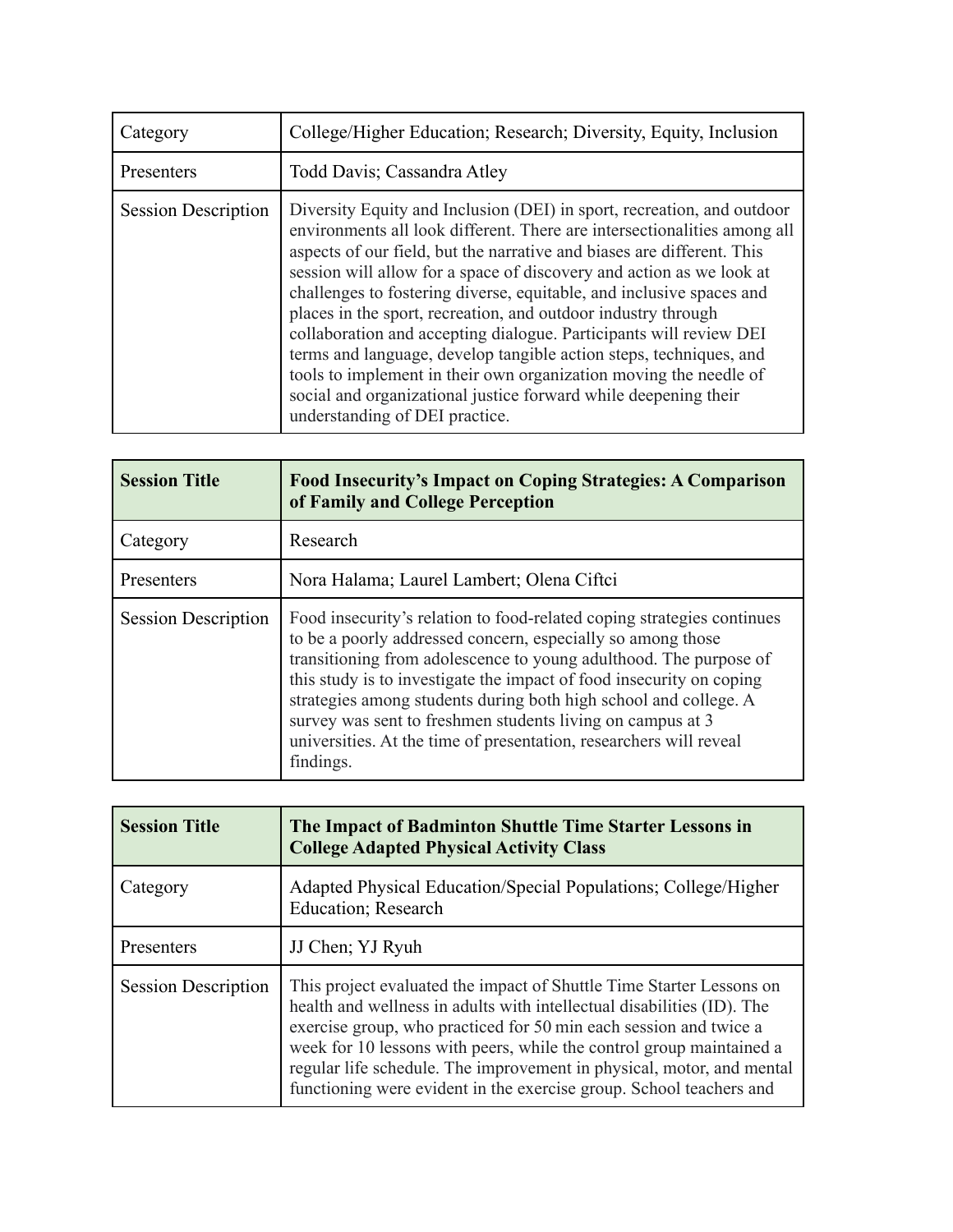|  | coaches may adapt Shuttle Time lessons to improve health and<br>wellness in students with ID. In addition, the inclusive environment<br>can motivate their participation. |
|--|---------------------------------------------------------------------------------------------------------------------------------------------------------------------------|
|--|---------------------------------------------------------------------------------------------------------------------------------------------------------------------------|

# **Sport, Recreation and Outdoor Education**

| <b>Session Title</b>       | <b>Outdoor Recreation Programming Ideas</b>                                                                                                                                                                                                                                                                                                                                                                                                        |
|----------------------------|----------------------------------------------------------------------------------------------------------------------------------------------------------------------------------------------------------------------------------------------------------------------------------------------------------------------------------------------------------------------------------------------------------------------------------------------------|
| Category                   | Sport, Recreation and Outdoor Education                                                                                                                                                                                                                                                                                                                                                                                                            |
| Presenters                 | Darcie Crew; Barbara Medlock                                                                                                                                                                                                                                                                                                                                                                                                                       |
| <b>Session Description</b> | Jackson County, MS in partnership with the MS Gulf Coast National<br>Heritage Area is bringing outdoor recreation businesses into the<br>limelight with the Gulf Coast Outpost Program. Jackson County has<br>also begun offering a variety of outdoor recreation opportunities from<br>day hikes to a video competition and environmental education events.<br>The session will showcase the programs, their successes and<br>challenges to date. |

| <b>Session Title</b>       | An Examination of the Perceptions of the General Public<br><b>Regarding the Value of Sport</b>                                                                                                                                                                                                                                                                                                                                                                                                                                                       |
|----------------------------|------------------------------------------------------------------------------------------------------------------------------------------------------------------------------------------------------------------------------------------------------------------------------------------------------------------------------------------------------------------------------------------------------------------------------------------------------------------------------------------------------------------------------------------------------|
| Category                   | Sport, Recreation and Outdoor Education                                                                                                                                                                                                                                                                                                                                                                                                                                                                                                              |
| Presenters                 | Andy Gillentine                                                                                                                                                                                                                                                                                                                                                                                                                                                                                                                                      |
| <b>Session Description</b> | The expansion of sport programs has prompted the growth and<br>availability of participation opportunities as well as, the demand for<br>individuals to lead these programs. Career opportunities exist in the<br>educational, professional, public, and private sectors. Despite this<br>growth, little investigation of the perceived value of sport offerings<br>has been conducted. This session will examine the perceptions of the<br>general public regarding the perceived value of sport and the potential<br>importance of those findings. |

| <b>Session Title</b> | <b>Benefits of Partnering with Your Local Recreation Department</b> |
|----------------------|---------------------------------------------------------------------|
| Category             | Sport, Recreation and Outdoor Education                             |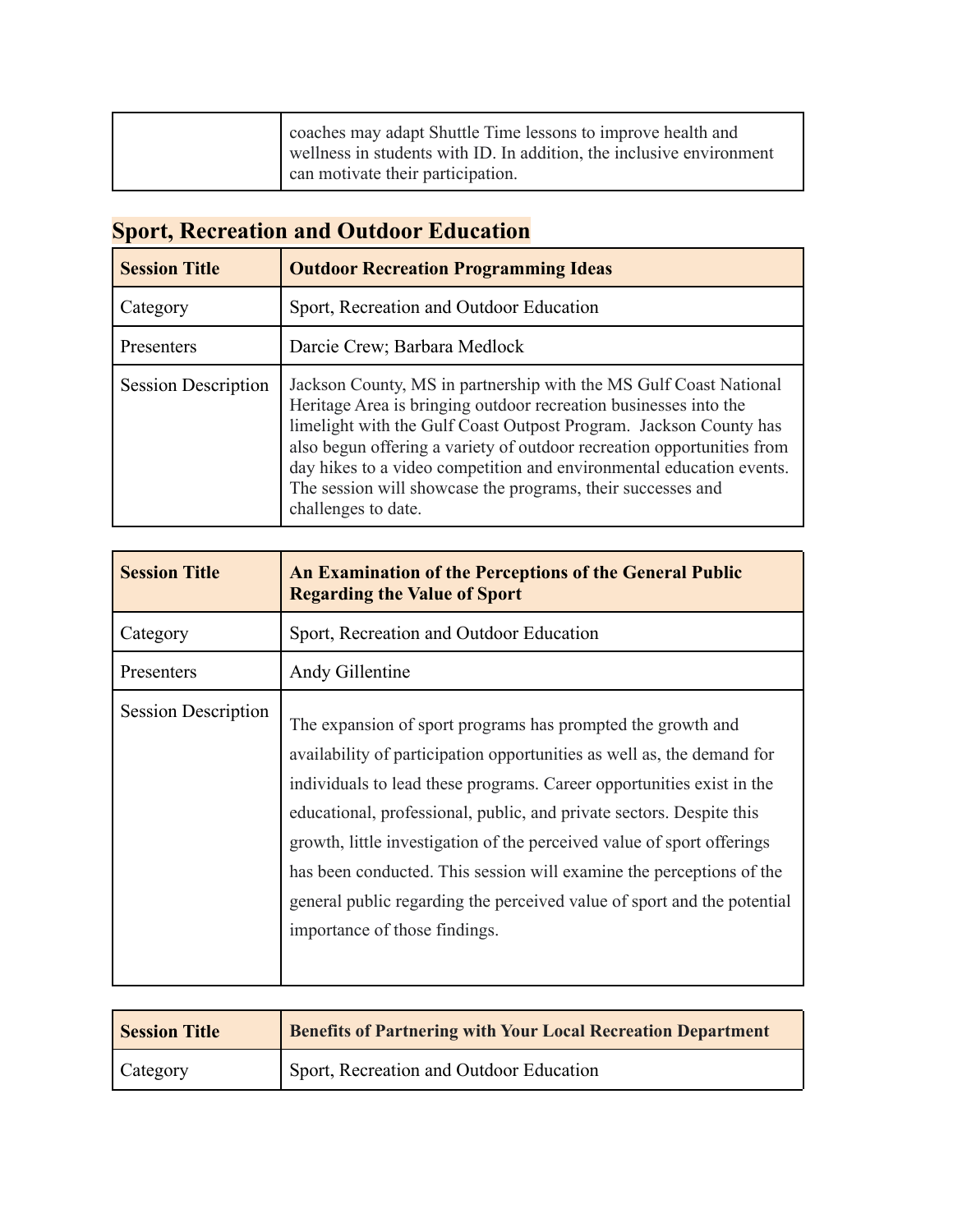| <b>Presenters</b> | Cole Smith                                                                                                         |
|-------------------|--------------------------------------------------------------------------------------------------------------------|
|                   | Session Description   Learn the many benefits and opportunities by partnering with local<br>recreation departments |

# **Dance**

| <b>Session Title</b>       | An Intro to Hip Hop                                                                                                                                                                                                                                                                                                                                                                                     |
|----------------------------|---------------------------------------------------------------------------------------------------------------------------------------------------------------------------------------------------------------------------------------------------------------------------------------------------------------------------------------------------------------------------------------------------------|
| Category                   | Dance                                                                                                                                                                                                                                                                                                                                                                                                   |
| Presenters                 | Chloe Crowley                                                                                                                                                                                                                                                                                                                                                                                           |
| <b>Session Description</b> | The session is a hip hop lesson for $K-12$ (more applicable to<br>middle/high school) detailing the components and origins of hip hop<br>dance through movement and isolation techniques. As an overview,<br>this session entails a brief discussion of the history of hip hop dance,<br>an alliteration exercise (using arts-integration) and accumulation of<br>freestyle movement from participants. |

| <b>Session Title</b>       | <b>Introduction to Ballroom Dance, Swing, and Waltz</b>                                                                                                                               |
|----------------------------|---------------------------------------------------------------------------------------------------------------------------------------------------------------------------------------|
| Category                   | Dance                                                                                                                                                                                 |
| Presenters                 | Mike Spencer; Trish Drake                                                                                                                                                             |
| <b>Session Description</b> | Learn the basics of swing and waltz dancing from national and world<br>champions Mike and Trish. Dancing made easy from professional<br>instructors with over 40 years of experience. |

| <b>Session Title</b>       | "Dance for the Health of It" - A Community-Based<br><b>Introduction to Social Dance</b>                                                                                                                                                                                                                                                    |
|----------------------------|--------------------------------------------------------------------------------------------------------------------------------------------------------------------------------------------------------------------------------------------------------------------------------------------------------------------------------------------|
| Category                   | Dance                                                                                                                                                                                                                                                                                                                                      |
| Presenters                 | Michael Forster                                                                                                                                                                                                                                                                                                                            |
| <b>Session Description</b> | "Dance for the Health of It" promotes social dance as a accessible<br>approach to advancing physical, mental, cognitive, and social<br>well-being throughout the life cycle. Offering free instructional and<br>practice opportunities for young and old, "Dance" relies on a network<br>of community partnerships in greater Hattiesburg. |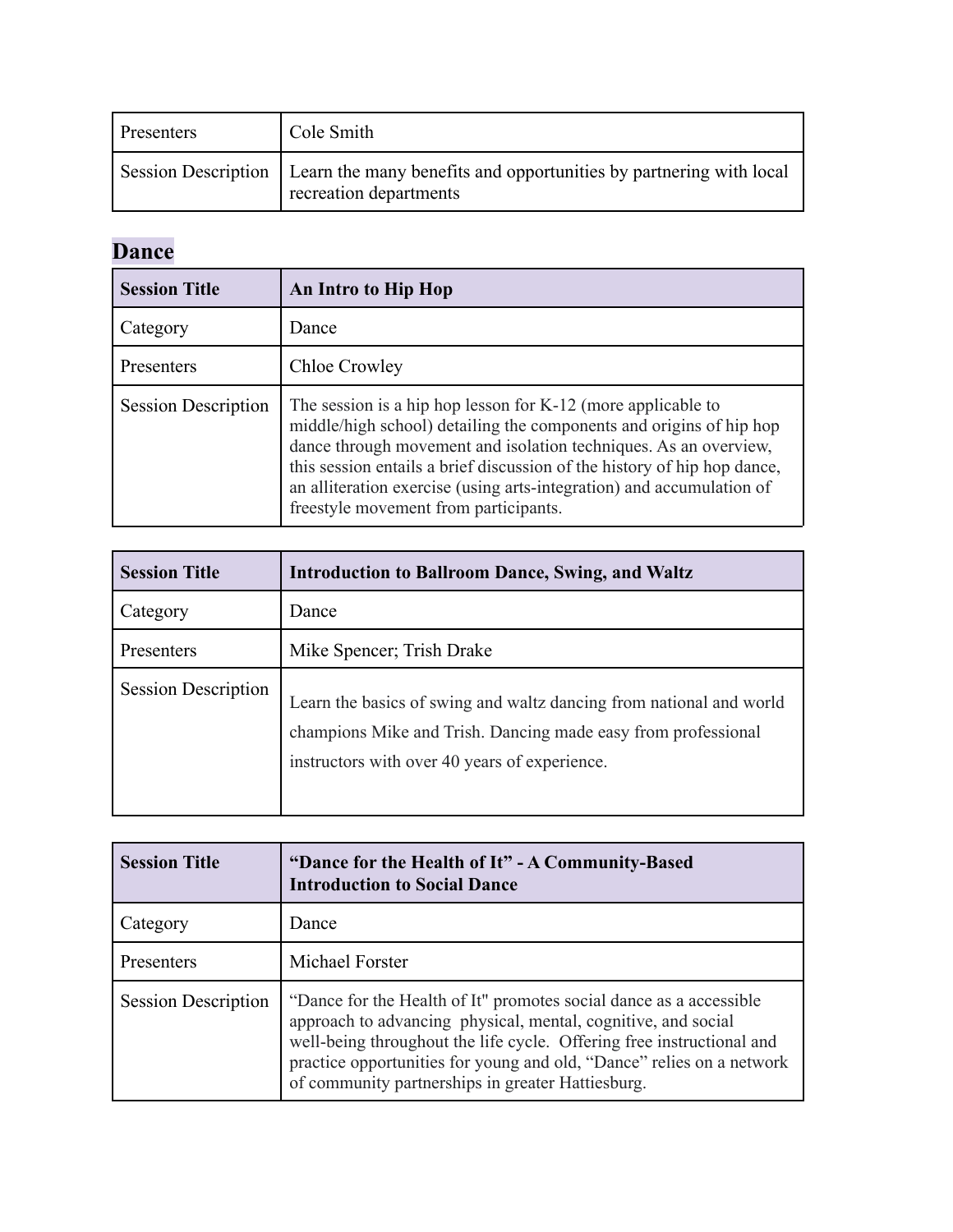| a version of the introductory dance session provided to community<br>groups of new and non-dancers. |
|-----------------------------------------------------------------------------------------------------|
|-----------------------------------------------------------------------------------------------------|

### **Health Education**

| <b>Session Title</b>       | Utilizing Technology and a Funds of Knowledge Approach to<br><b>Promote Family/Community Health</b>                                                                                                                                                                                                                                                                                                                                                                                                                                             |
|----------------------------|-------------------------------------------------------------------------------------------------------------------------------------------------------------------------------------------------------------------------------------------------------------------------------------------------------------------------------------------------------------------------------------------------------------------------------------------------------------------------------------------------------------------------------------------------|
| Category                   | <b>Health Education</b>                                                                                                                                                                                                                                                                                                                                                                                                                                                                                                                         |
| Presenters                 | Alicia Stapp                                                                                                                                                                                                                                                                                                                                                                                                                                                                                                                                    |
| <b>Session Description</b> | During this session participants will understand the funds of<br>knowledge approach and how it informs programs for health<br>education activities. The presenter will share her work related to funds<br>of knowledge within a community of families in one Mississippi<br>school district to develop health education related videos that support<br>standards-based instruction. Participants will also be given a<br>framework to develop their own funds of knowledge plan to improve<br>family and community health within their schools. |

| <b>Session Title</b>       | <b>Sports Nutrition</b>      |
|----------------------------|------------------------------|
| <b>Category</b>            | Health Education; Nutrition  |
| Presenters                 | Alexa Appelman; Haley Melton |
| <b>Session Description</b> |                              |

| <b>Session Title</b>       | You Take Care of Everyone, But Who is Taking Care of You?<br><b>Self-Care During These Stressful Times</b>                                                                                                                                                                                                                                                                                                                                                                                                                                                                                                 |
|----------------------------|------------------------------------------------------------------------------------------------------------------------------------------------------------------------------------------------------------------------------------------------------------------------------------------------------------------------------------------------------------------------------------------------------------------------------------------------------------------------------------------------------------------------------------------------------------------------------------------------------------|
| Category                   | <b>Health Education</b>                                                                                                                                                                                                                                                                                                                                                                                                                                                                                                                                                                                    |
| Presenters                 | Alicia Stapp; Tess Johnson; Kenya Wolff                                                                                                                                                                                                                                                                                                                                                                                                                                                                                                                                                                    |
| <b>Session Description</b> | As teachers we seek to improve the well-being of students in our<br>classrooms on a daily basis, while sometimes foregoing a focus on our<br>own wellness. Therefore, this session is all about how to mindfully<br>center ourselves as teachers in order to intentionally focus on our own<br>well-being while also being fully present for our students. Presenters<br>will share ample examples of strategies, techniques, and methods for<br>self-care along with mindful ways to incorporate aspects of wellness<br>into your daily life and the classroom. Come breathe with us and<br>focus on YOU! |